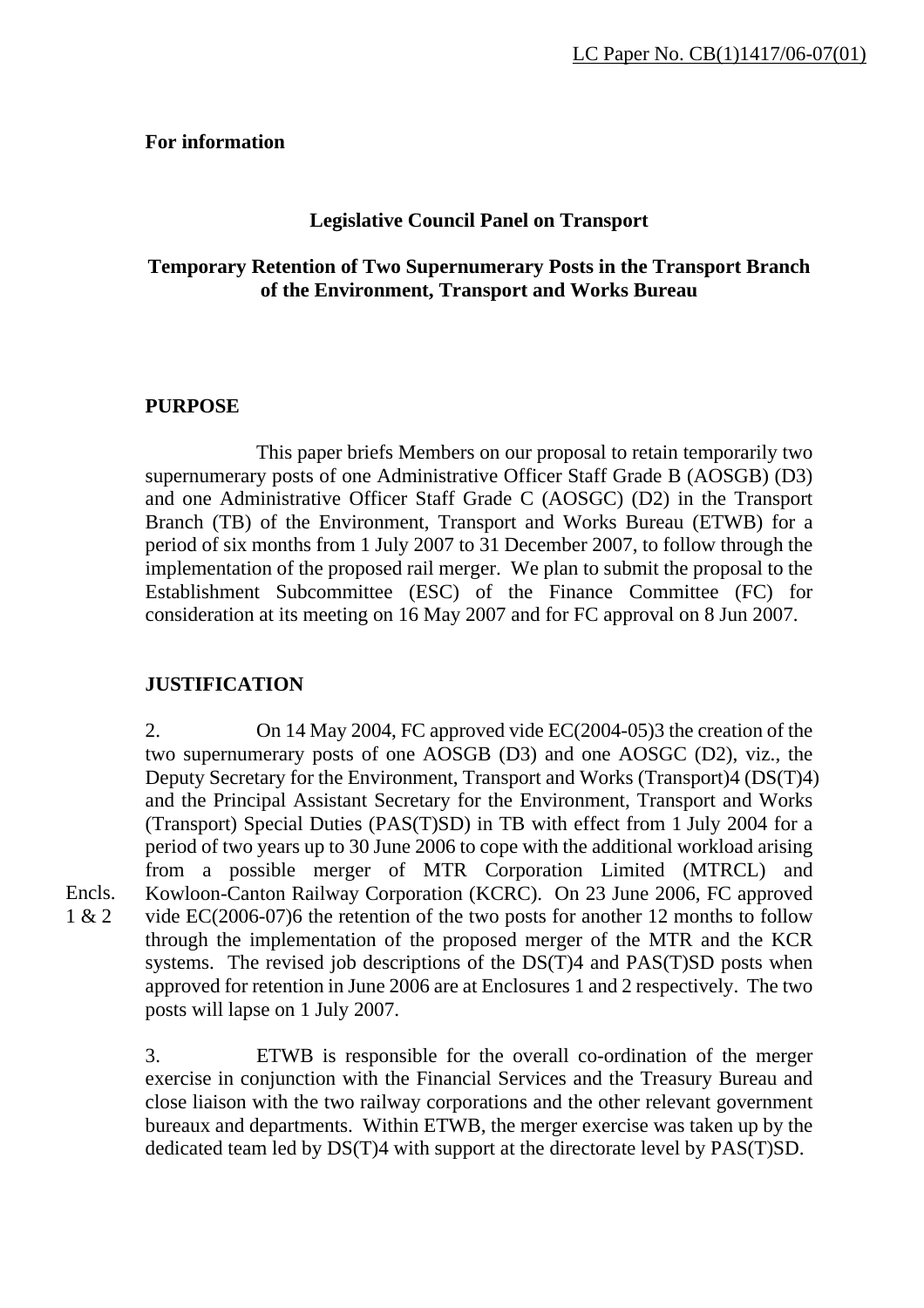4. On 11 April 2006, the Government announced that it had reached an understanding with MTRCL on the structure and terms for merging the MTR and KCR systems and had signed a non-binding Memorandum of Understanding (MoU) with MTRCL. Thereafter the relevant Legislative Council (LegCo) Panels met five times to discuss the way forward and the principles of the proposed merger. On 5 July 2006, the Government introduced the Rail Merger Bill (the Bill) into the LegCo to amend the Mass Transit Railway Ordinance and the Kowloon-Canton Railway Corporation Ordinance to implement the rail merger. A Bills Committee was formed by the LegCo on 7 July 2006 to scrutinize the Bill. As at 18 April 2007, the Bills Committee has held 24 meetings to revisit and examine at greater length the principles of the proposed merger, the main proposals in the merger package and individual clauses in the draft Integrated Operating Agreement (IOA) to be entered into between Government and the post-merger corporation (MergeCo) on the regulation of future railway operation. With the extension of the posts for one more year from 1 July 2006 as approved by FC vide EC(2006-07)6, DS(T)4 and PAS(T)SD have been working on the preparation of the draft IOA as well as leading the Government team in the discussions of the Bills Committee. DS(T)4 has also continued to lead the Government's negotiation team in conjunction with the Financial Services and the Treasury Bureau in the discussions with the railway corporations on finalising the details of the transaction terms for the merger and the preparation of the transaction documents. PAS(T)SD is a key member of the team. In the light of the latest progress of the exercise, we see a need to retain the DS(T)4 and PAS(T)SD posts beyond 30 June 2007 to continue to oversee the implementation of the regulatory framework of MergeCo including the completion of the legislative process for the proposed rail merger exercise as well as to ensure satisfactory completion of the necessary steps to be taken by the two railway corporations thereafter to implement the merger and effect the fare reduction. The need for a longer duration of the two supernumerary posts beyond 30 June 2007 could not have been anticipated at the time the posts were extended one year ago.

5. The continual service of DS(T)4 and PAS(T)SD beyond 30 June 2007 is required to oversee the completion of the legislative process including the making of necessary amendments to the relevant subsidiary legislations, the finalisation of the IOA and transaction documents for the merger and the planning for and oversight of the implementation of the merger. They will also continue to be responsible for the overall public relations strategy of the merger exercise to facilitate effective communication with all stakeholders and provision of policy guidance at Bureau level on a whole range of merger-related transport issues arising from the merger implementation. The two officers will also continue to co-ordinate Government's input to facilitate integration planning to help set out the framework for the transitional arrangements to ensure a smooth transition and integration. They also need to represent the Government in the joint committees set up in conjunction with MTRCL and KCRC for implementation of the merger and on various other aspects of the transitional arrangements such as financial, legal,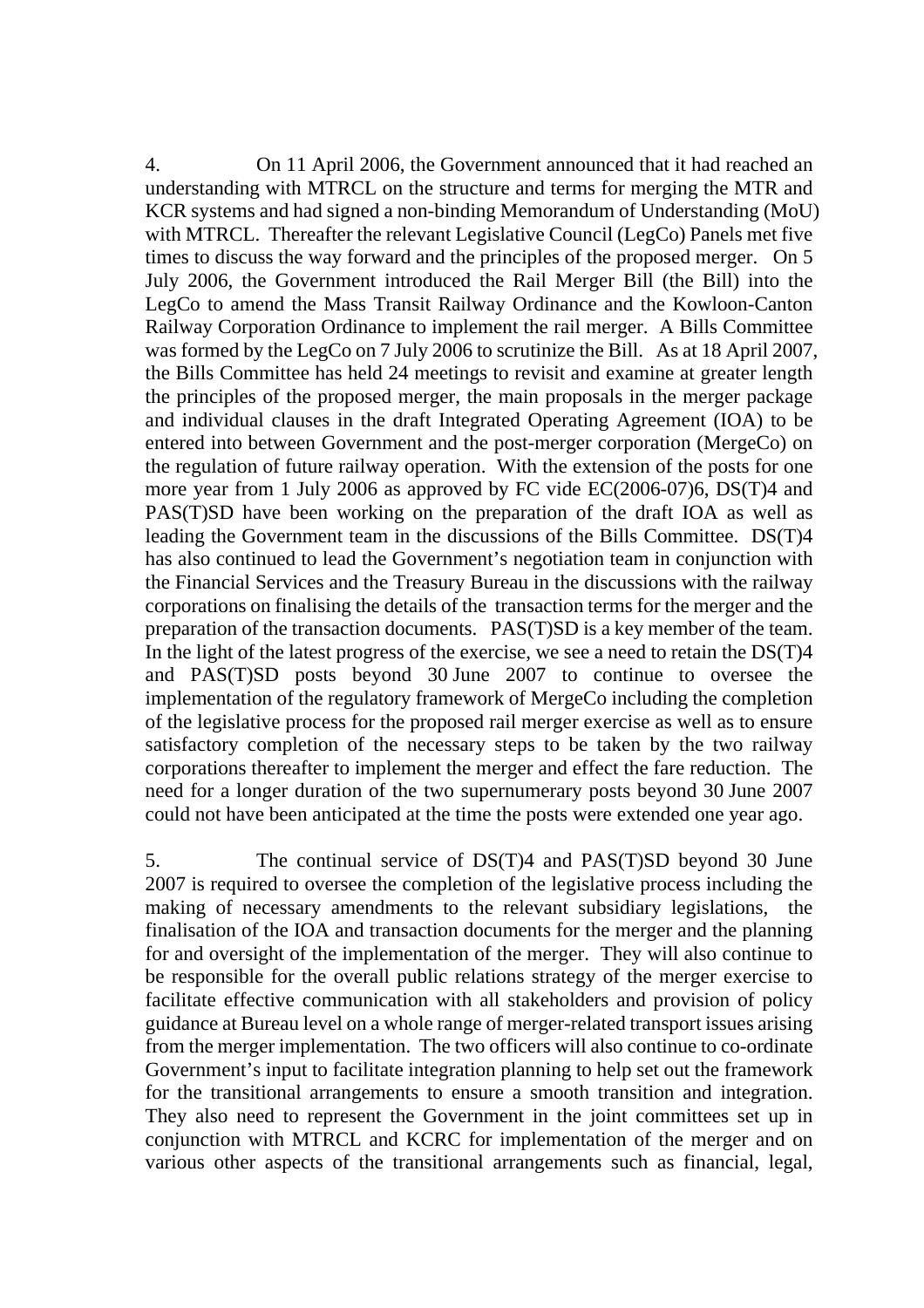operation, human resource, implementation of new railway projects, etc.

6. In addition, if the Bill is approved, the continual service of the two officers is required to provide guidance and coordinate Government's input to ensure effective integration of the safety systems of the two railway corporations and their ticketing and fare collection systems, as well as modifications to interchange stations concerned to facilitate integrated interchange arrangements, and human resources integration of the two railway corporations in line with the "One Company, One Team" concept. They would also monitor the process to be undertaken by MTRCL to seek approval from their minority shareholders on the merger package, and the final preparations by the two railway corporations for the merger.

7. Upon completion of all the proceedings for legislative approval of the merger, the MTRCL would immediately start the necessary steps in accordance with the Listing Rules to convene an extraordinary general meeting according to established procedures. The MTRCL and KCRC would also make final preparations for the merger. Based on views of MTRCL, all these procedures are expected to be completed within four to six months after the legislative proceedings have completed.

8. In view of the complexity of and the procedures as well as preparatory work required for the merger exercise which require high level policy input as well as the progress of the exercise, we propose to retain the DS(T)4 and PAS(T)SD posts for six months with effect from 1 July 2007 up to 31 December 2007. This will ensure that the dedicated team set up within ETWB for the merger exercise will be able to oversee the completion of the merger process. The updated job descriptions of DS(T)4 and PAS(T)SD during the proposed retention period are at Enclosures 3 and 4 respectively. The existing and proposed organisation chart of TB is at Enclosure 5.

9. If the merger exercise is completed earlier, we will report to the ESC as soon as practicable and the two supernumerary posts concerned would be proposed for deletion. On the other hand, depending on the progress of the legislative process and the merger implementation, in case these two posts require further extension to complete the merger exercise, we will seek the approval of the ESC again accordingly.

# **Alternatives considered**

10. The level and complexity of the responsibilities of the DS(T)4 and PAS(T)SD posts call for dedicated attention and input at AOSGB (D3) and AOSGC (D2) levels respectively. We have critically examined the possible redeployment of existing directorate posts to take on the work of the DS(T)4 and PAS(T)SD posts

Encls. 3 & 4 Encl. 5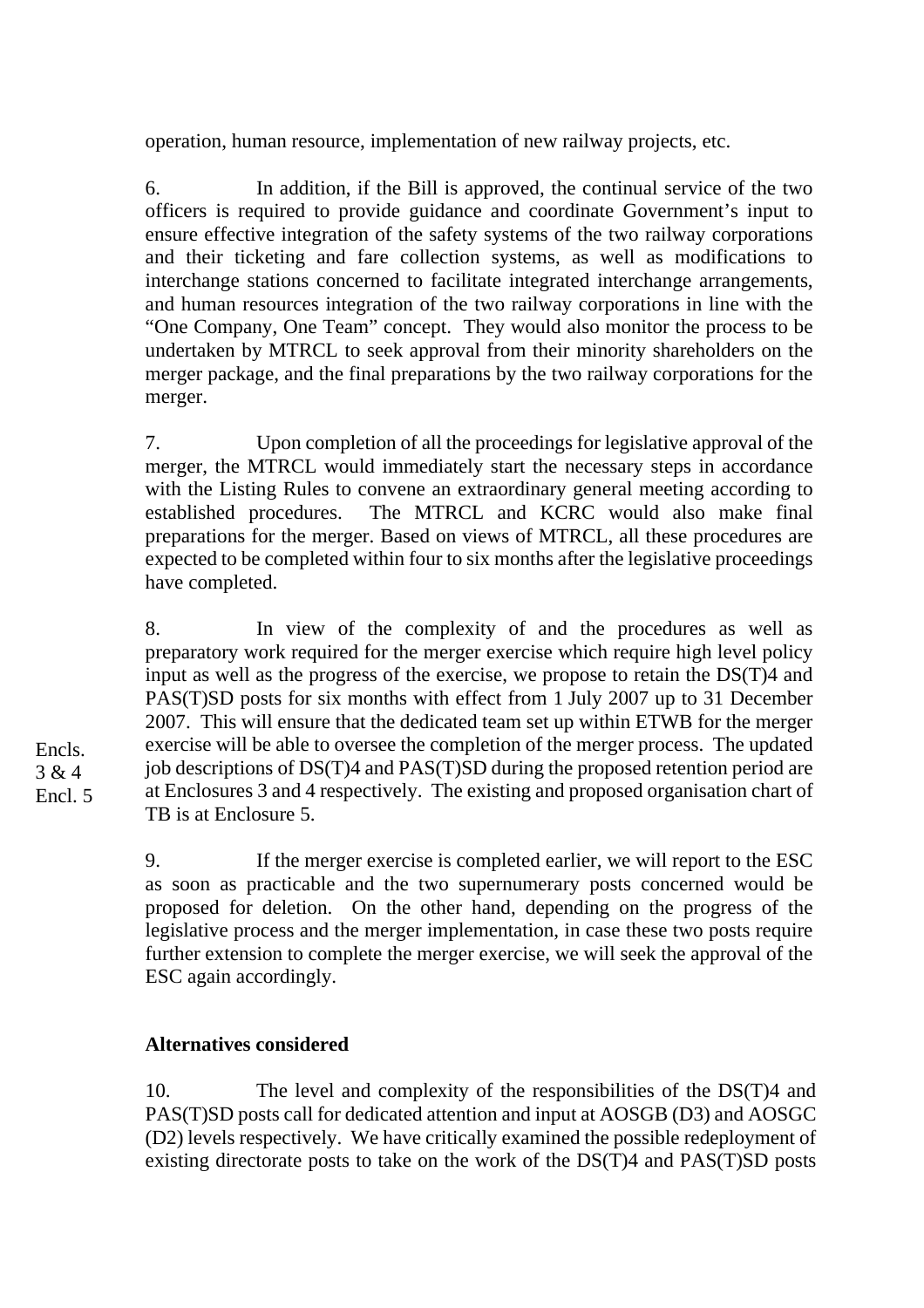during the proposed extension period. As all the other Deputy Secretaries and Principal Assistant Secretaries are fully engaged in their own schedules of duties, it is operationally not possible for them to take up the tasks without adversely affecting the discharge of their current duties, in particular when the workload of the two supernumerary posts are expected to remain very heavy throughout the merger exercise.

# **FINANCIAL IMPLICATIONS**

11. The proposed retention of the two supernumerary directorate posts will bring about an additional notional annual salary cost at mid-point of \$2,941,200. The full annual average staff cost, including salaries and staff on-costs, is \$4,241,000. The additional resources required will be met by internal redeployment of existing resources within ETWB. The proposal is covered in ECI(2006-07)8 on "Update on Overall Directorate Establishment Position".

# **ADVICE SOUGHT**

12. Members are invited to note the content of this paper.

Environment, Transport and Works Bureau April 2007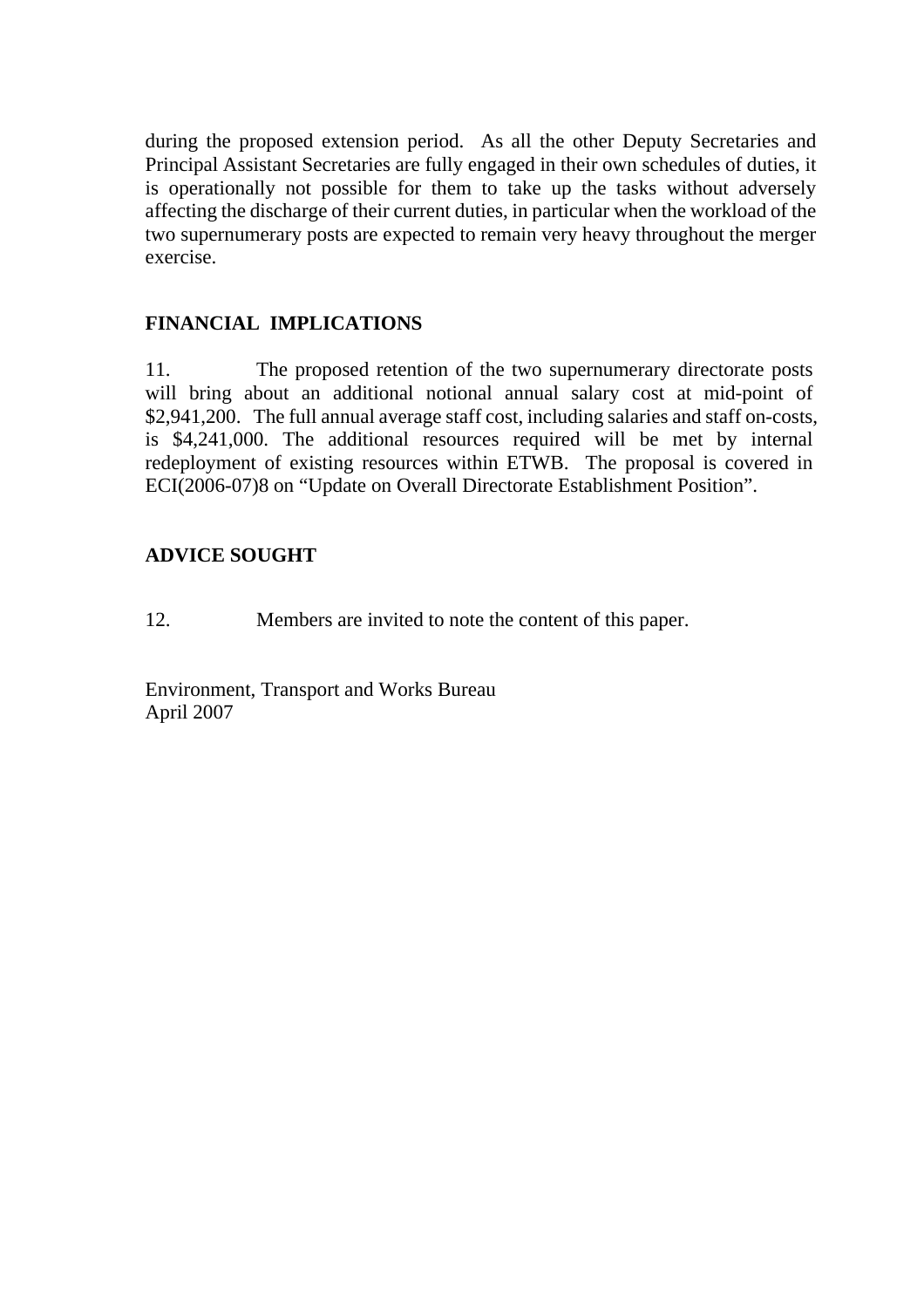# **Revised Job Description for Deputy Secretary for**

# **the Environment, Transport and Works (Transport)4**

(as shown in Enclosure 3 to EC(2006-07)6 and approved by the Finance Committee in June 2006)

**Rank** : Administrative Officer Staff Grade B (D3) **Responsible to :** Permanent Secretary for the Environment, Transport and Works (Transport)

### **Main Duties and Responsibilities –**

- 1. To jointly lead the Government's negotiation team (in conjunction with the Financial Services and the Treasury Bureau) and provide policy input to the discussions with the MTR Corporation Limited (MTRCL) and Kowloon-Canton Railway Corporation (KCRC) on the detailed transaction terms for the merger.
- 2. To oversee and provide guidance on the finalisation of the merger transaction documents.
- 3. To provide policy guidance on all transport-related issues arising from the merger exercise and the formulation of public relations strategy to solicit support of the public and various stakeholders for the merger package.
- 4. To oversee the operation of and participate in the various joint committees between the Government, MTRCL and KCRC to facilitate close liaison between the parties concerned for conclusion of the merger transaction and preparation for seamless integration for the merger, etc.
- 5. To supervise the preparation of the necessary legislation and an integrated Operating Agreement for regulating future railway operation, and to oversee the completion of the legislative process.
- 6. To provide policy guidance on the preparation of the framework for the transitional arrangements for merger implementation.

-----------------------------------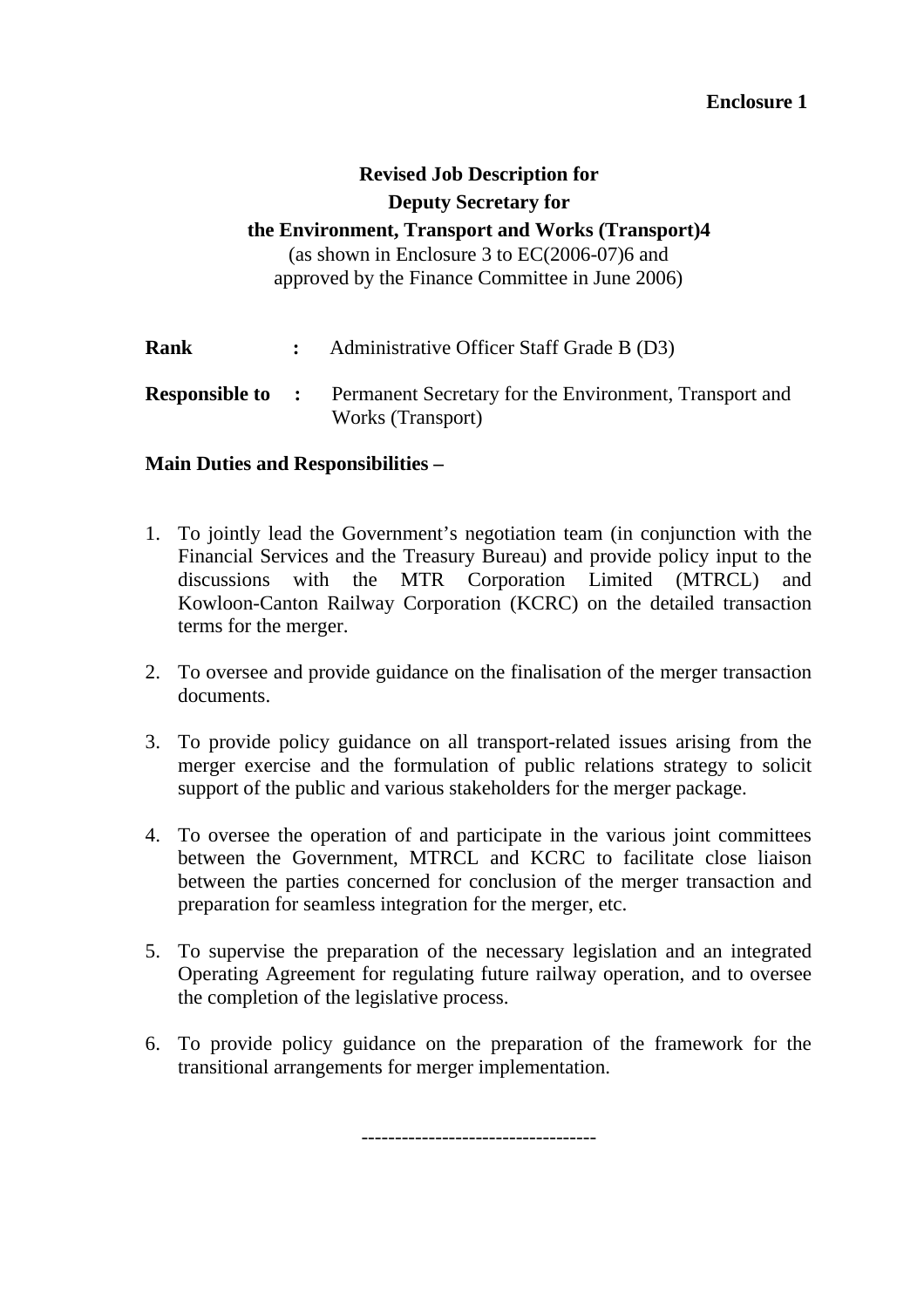# **Revised Job Description for Principal Assistant Secretary for the Environment, Transport and Works (Transport) Special Duties** (as shown in Enclosure 4 to EC(2006-07)6 and approved by the Finance Committee in June 2006)

| <b>Rank</b> | Administrative Officer Staff Grade C (D2)                                                          |
|-------------|----------------------------------------------------------------------------------------------------|
|             | <b>Responsible to :</b> Deputy Secretary for the Environment, Transport and<br>Works (Transport) 4 |

# **Main Duties and Responsibilities –**

- 1. To provide policy and administrative support on the discussions with the MTR Corporation Limited (MTRCL) and Kowloon-Canton Railway Corporation (KCRC) on the detailed transaction terms.
- 2. To assist in co-ordinating Government's input to the preparation and finalisation of the merger transaction documents.
- 3. To examine and advise on the policy implications of all transport-related issues arising from the merger exercise in consultation with the relevant government bureaux and departments, and to devise public relations (PR) plans for the merger exercise and co-ordinate with MTRCL and KCRC and the relevant government bureaux and departments on the overall PR strategy.
- 4. To provide policy and administration support for and participate in the various joint committees between the Government, MTRCL and KCRC to facilitate close liaison between the parties concerned for conclusion of the merger transaction and preparation for seamless integration for the merger, etc.
- 5. To prepare the necessary legislation and the integrated Operating Agreement in conjunction with the Department of Justice and the two railway corporations and the other relevant parties, and to assist in overseeing the completion of the legislative process.
- 6. To prepare the framework for the transitional arrangements for merger implementation and co-ordinate Government's input on the integration of the two railway systems to the railway corporations.
- 7. To manage the Government's consultant(s) in respect of matters concerning the transport and railway operation aspects of the merger exercise.

---------------------------------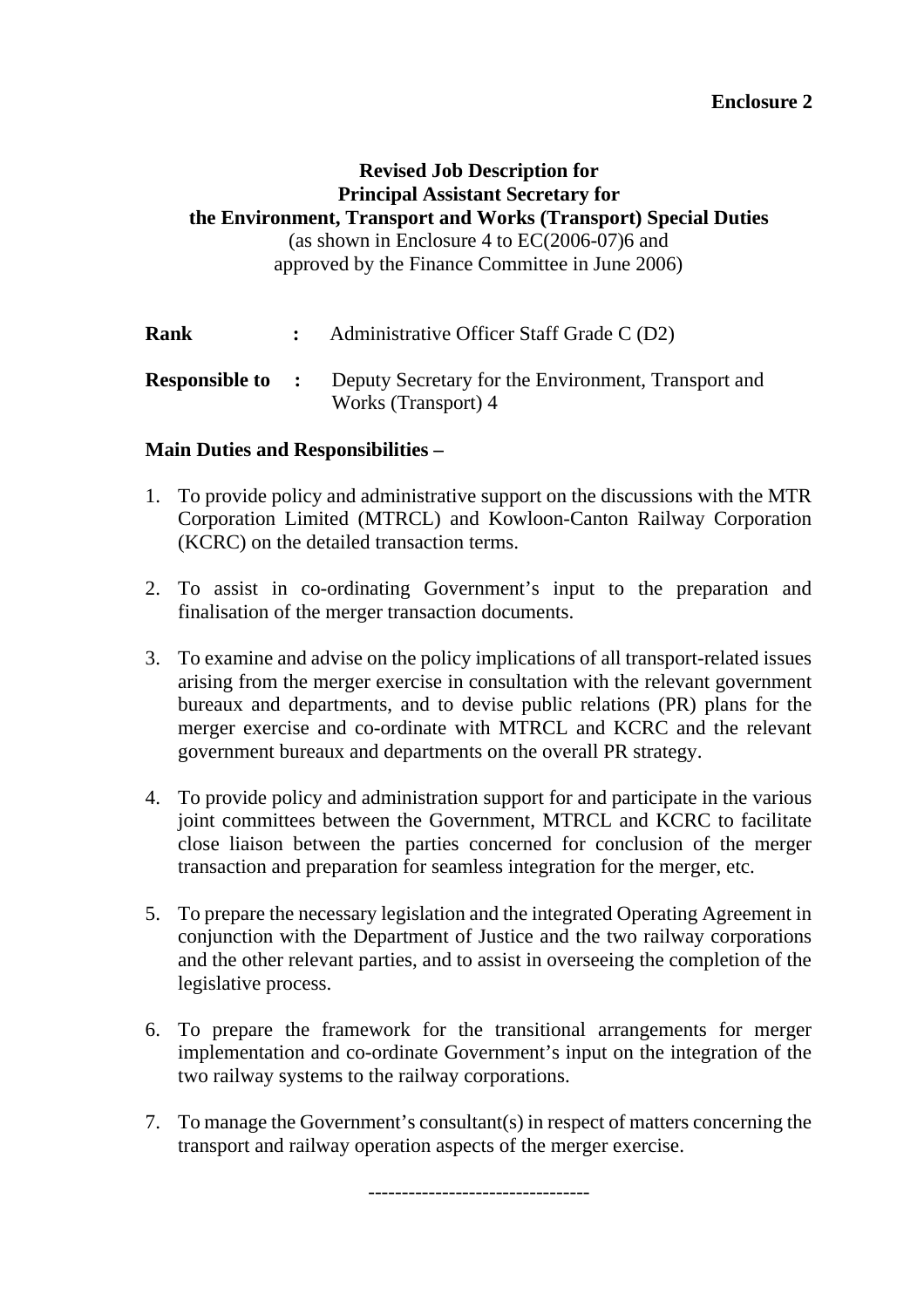# **Enclosure 3**

# **Proposed Job Description for Deputy Secretary for the Environment, Transport and Works (Transport)4 for the period 1 July 2007 to 31 December 2008**

| Rank | : Administrative Officer Staff Grade B (D3)                                                         |
|------|-----------------------------------------------------------------------------------------------------|
|      | <b>Responsible to :</b> Permanent Secretary for the Environment, Transport and<br>Works (Transport) |

### **Main Duties and Responsibilities –**

- 1. To jointly lead the Government's negotiation team (in conjunction with the Financial Services and the Treasury Bureau) and provide policy input to oversee the finalization of the integrated Operating Agreement and the merger transaction documents for the rail merger.
- 2. To provide policy guidance on all transport-related issues arising from the merger exercise and the formulation of public relations strategy to ensure effective communication with the public and various stakeholders regarding the merger package and the implementation of the rail merger.
- 3. To oversee the operation of and participate in the various joint committees between the Government, MTR Corporation Limited (MTRCL) and Kowloon-Canton Railway Corporation (KCRC) to facilitate close liaison between the parties concerned for conclusion of the merger transaction and preparation for seamless integration for the merger, etc.
- 4. To oversee the implementation of the regulatory framework of the post-merger corporation including the completion of the legislative process for the rail merger.
- 5. To provide policy guidance to ensure effective integration of the safety and ticketing systems etc. of MTRCL and KCRC and on the preparation of the framework for the transitional arrangements for merger implementation.

-----------------------------------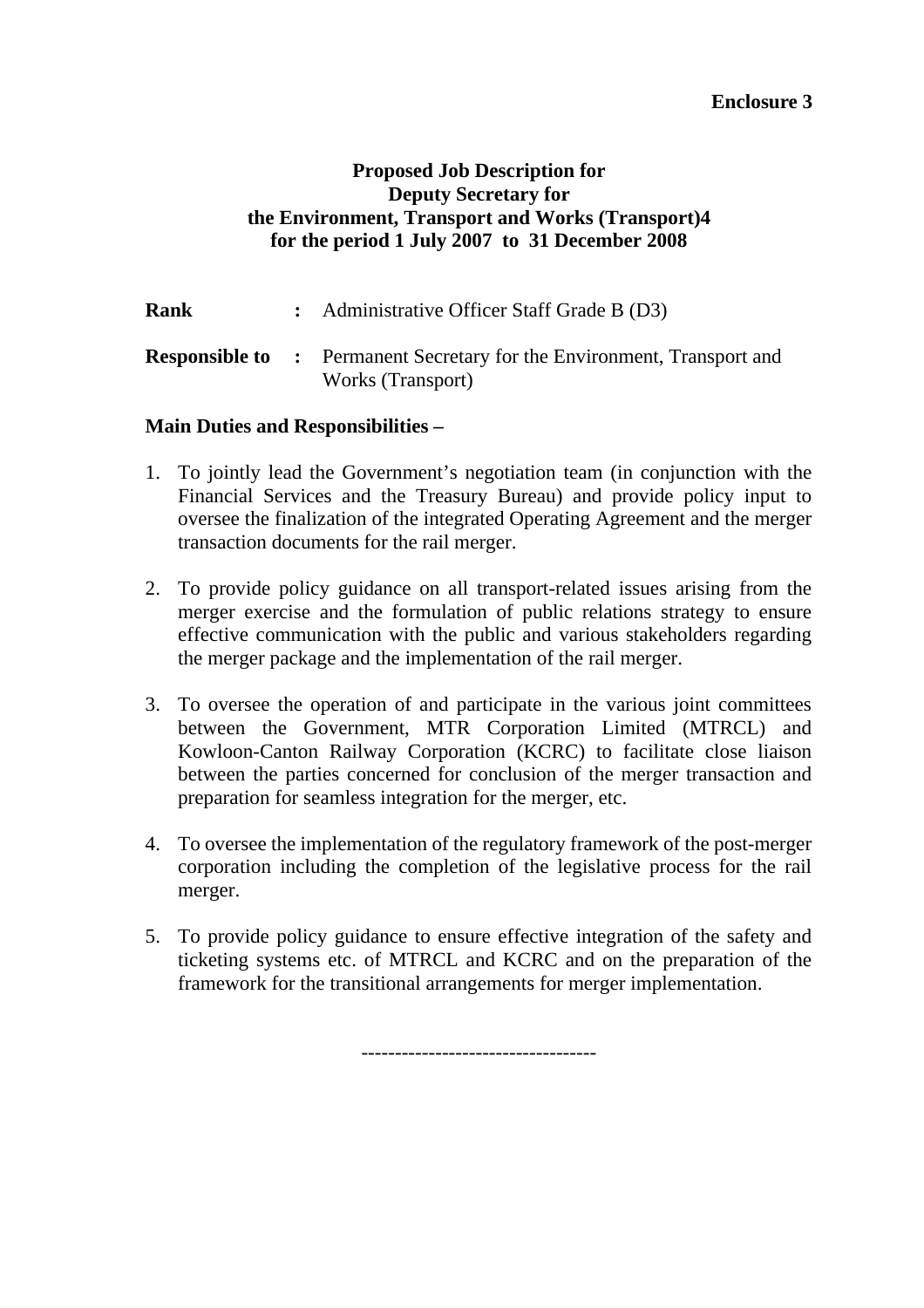### **Enclosure 4**

# **Proposed Job Description for Principal Assistant Secretary for the Environment, Transport and Works (Transport) Special Duties for the period 1 July 2007 to 31 December 2008**

| Rank | : Administrative Officer Staff Grade C $(D2)$                                                      |
|------|----------------------------------------------------------------------------------------------------|
|      | <b>Responsible to</b> : Deputy Secretary for the Environment, Transport and Works<br>(Transport) 4 |

# **Main Duties and Responsibilities –**

- 1. To provide policy and administrative support and assist in co-ordinating Government's input to the finalisation of the integrated Operating Agreement and the merger transaction documents.
- 2. To examine and advise on the policy implications of all transport-related issues arising from the merger exercise in consultation with the relevant government bureaux and departments, and to devise public relations (PR) plans for the merger exercise and co-ordinate with MTRCL and KCRC and the relevant government bureaux and departments on the overall PR strategy.
- 3. To provide policy and administration support for and participate in the various joint committees between the Government, MTR Corporation Limited (MTRCL) and Kowloon-Canton Railway Corporation (KCRC) to facilitate close liaison between the parties concerned for conclusion of the merger transaction and preparation for seamless integration for the merger, etc.
- 4. To assist in overseeing the implementation of the regulatory framework of the post-merger corporation including the completion of the legislative process for the rail merger.
- 5. To provide policy support and coordinate Government's input to ensure effective integration of the safety and ticketing systems etc. of MTRCL and KCRC and prepare the framework for the transitional arrangements for merger implementation.
- 6. To manage the Government's consultant(s) in respect of matters concerning the transport and railway operation aspects of the merger exercise.

---------------------------------